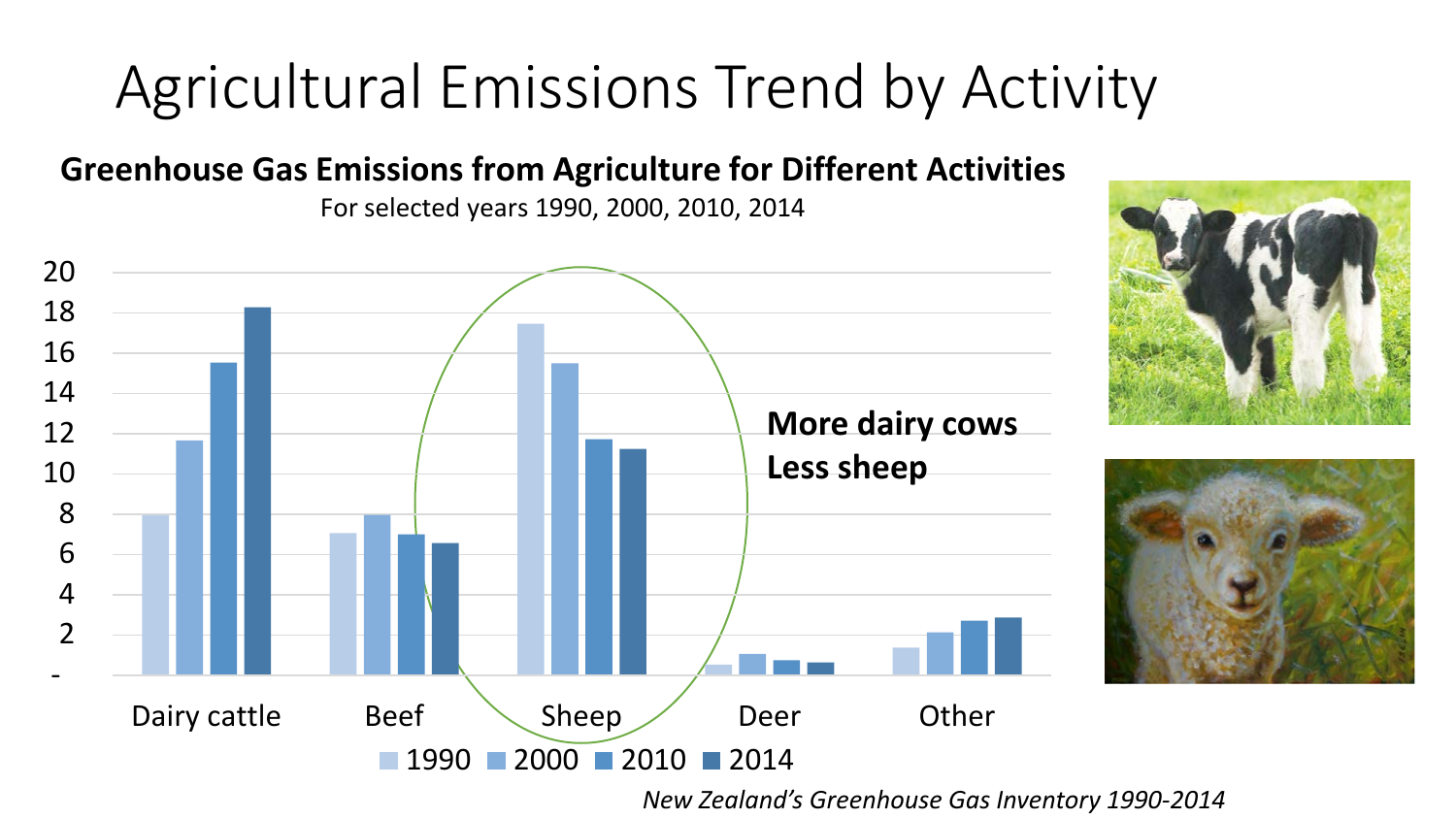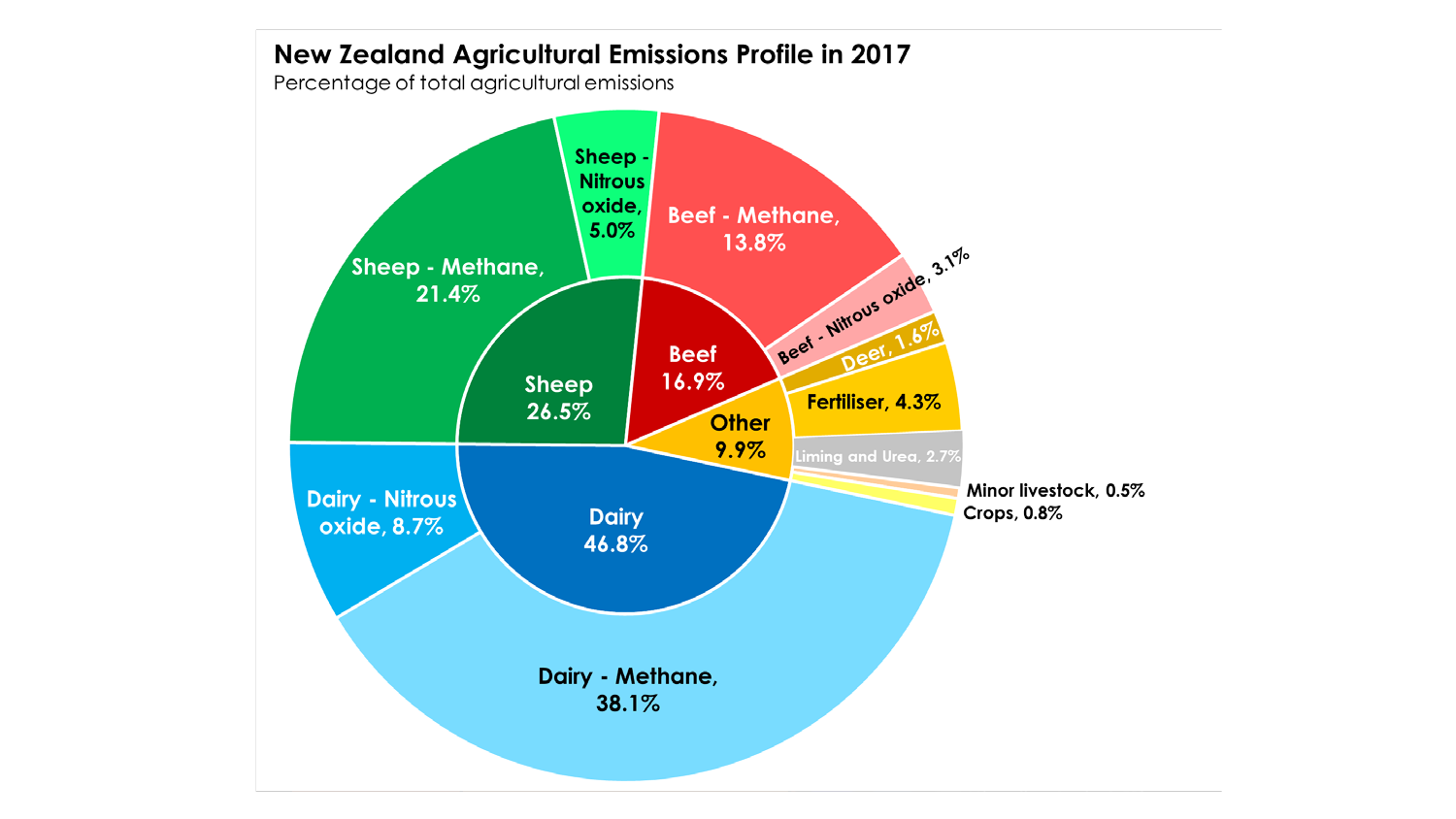



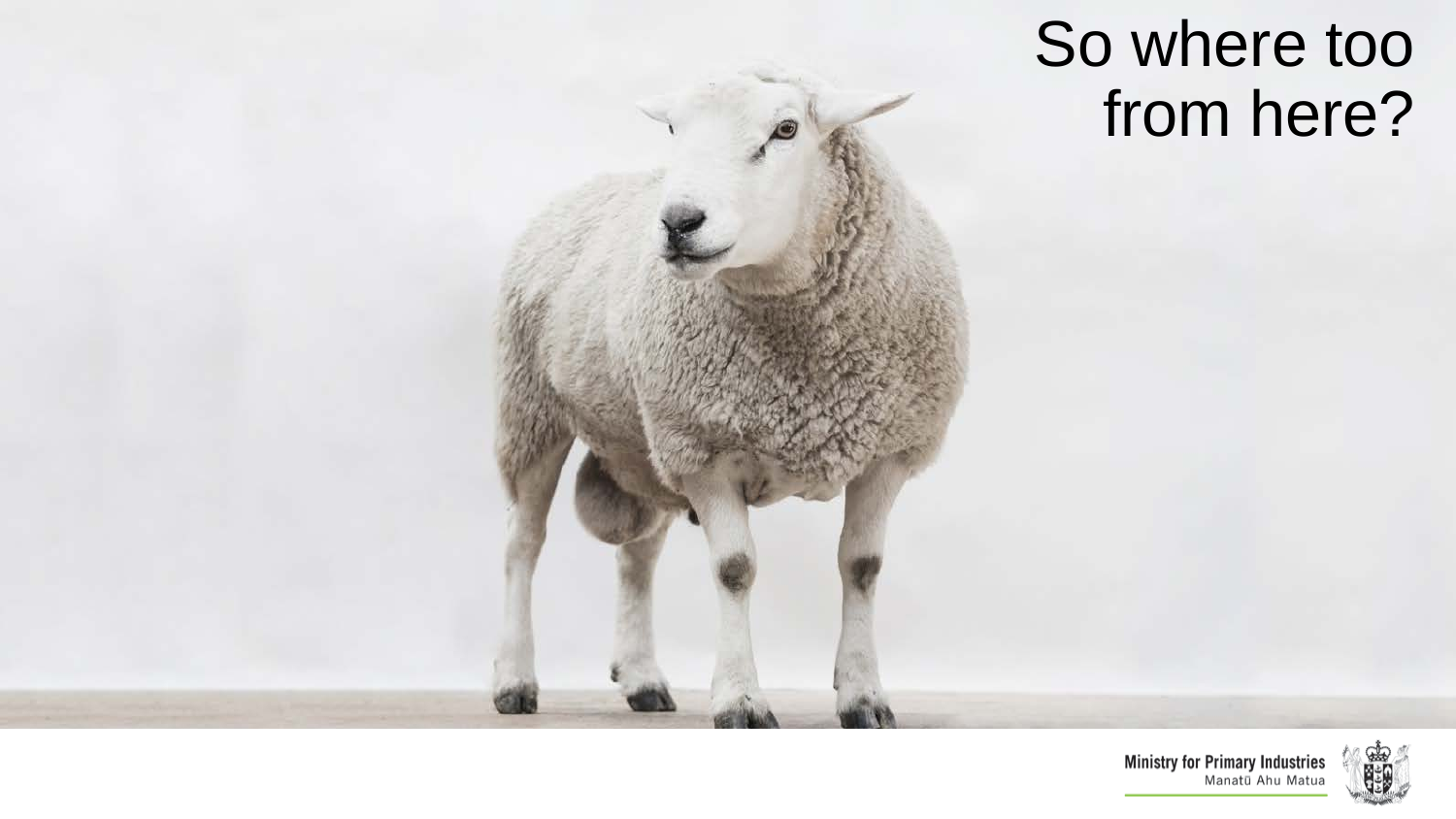#### **In short its all about…..**

**better genetics, weights at key times, animal health, feed quality and feed management, meteorological information, access to internet for up-to-date market information**

#### **More fertile soils**

**Farmer training including through Commodity Levy Act funded organisations – Beef+Lamb etc**

**Data, data and more data – economic, environmental and production information**



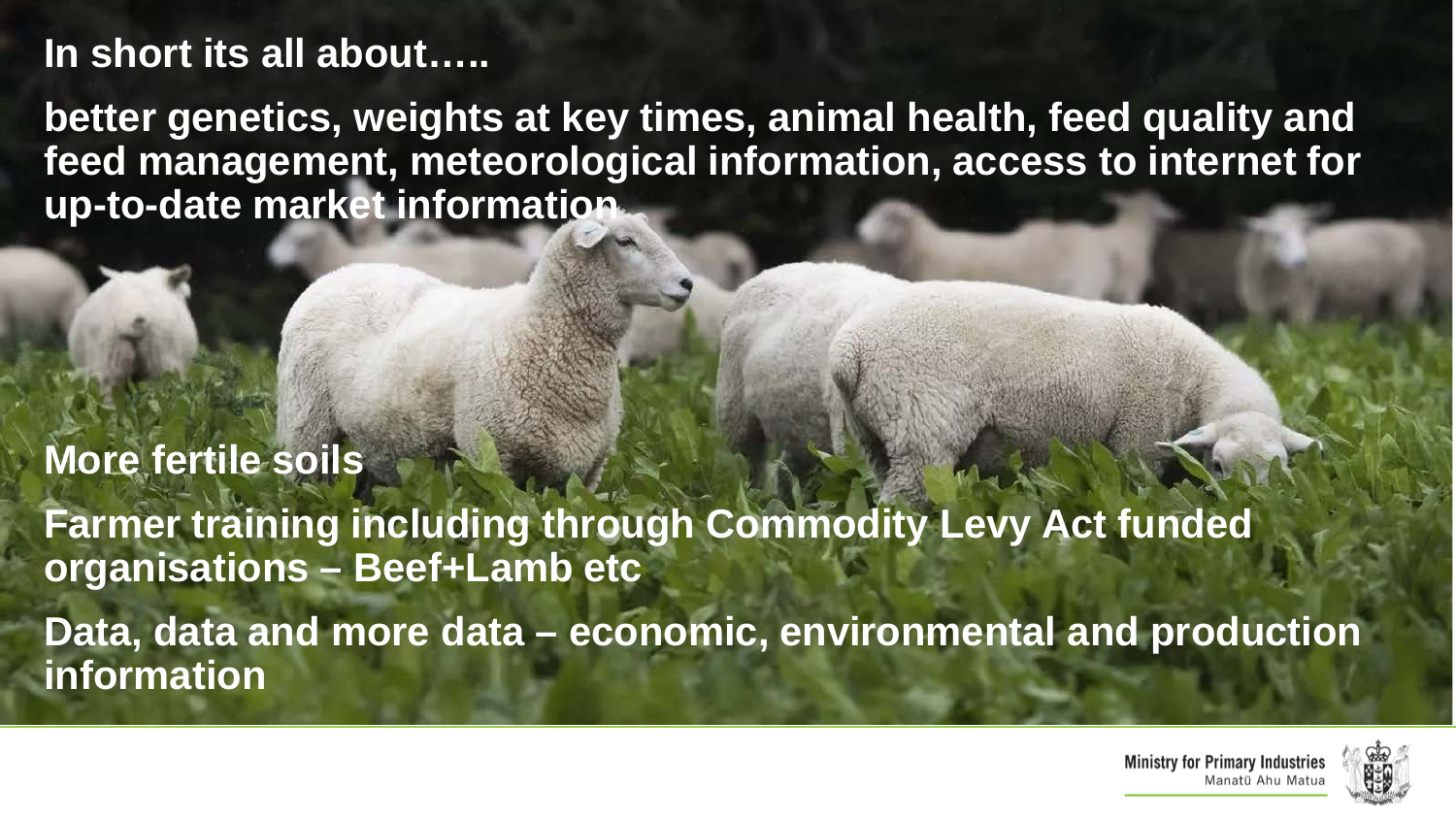## How…..

**Policy and Practice Climate Change Adaptation Zero Carbon Bill Farm Plan (by 2022) – all farms Extension services Carbon neutral red meat – Beef and Lamb NZ Precision agriculture The Primary Growth Partnership - \$708m National Science Challenges** 

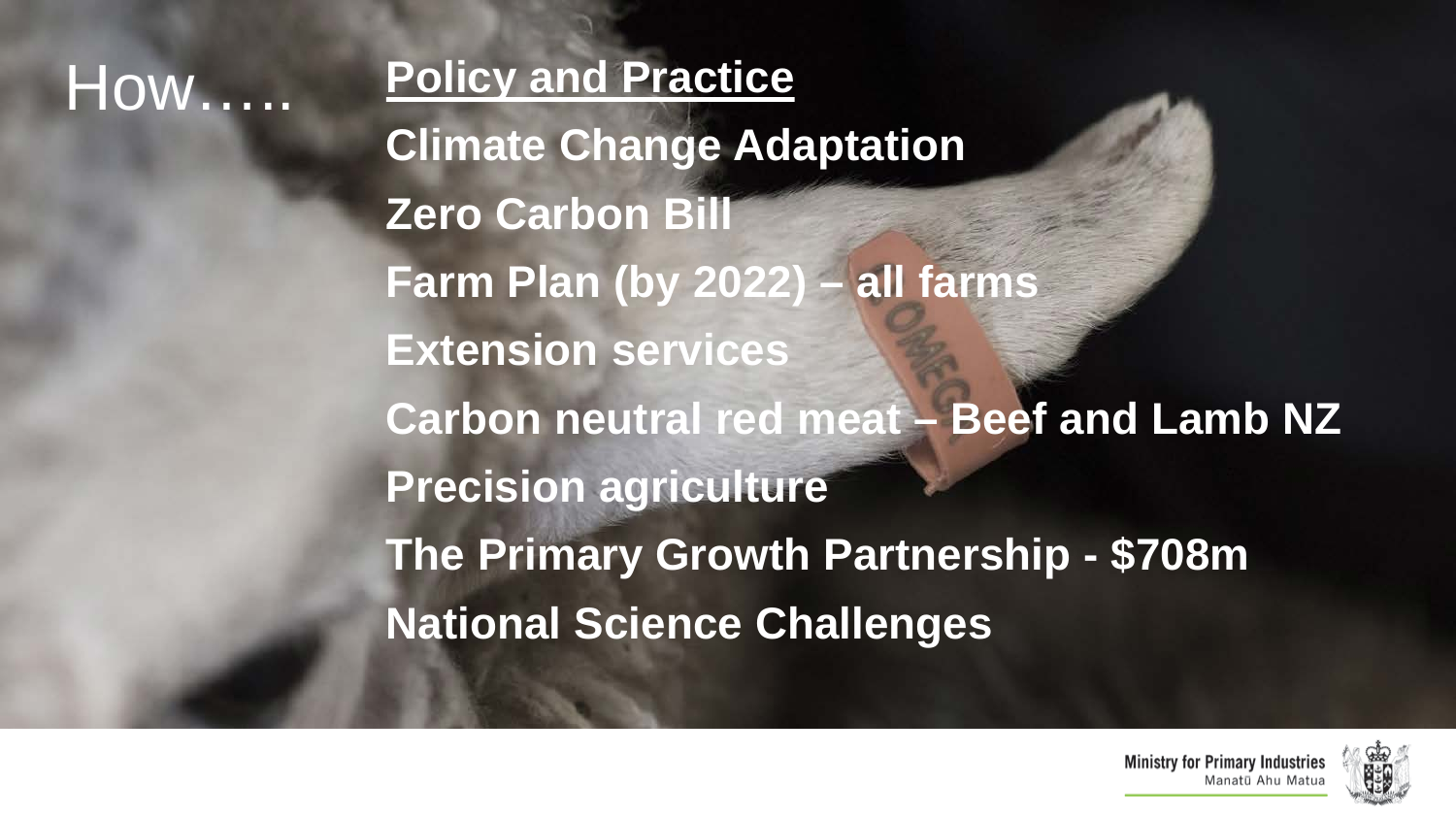### **Innovation**

**2018 national lambing percentage 129% - up 1.7% on 2017 increased hogget lambing**

**There is a sheep breeding programme to create a climate resilient high performance New Zealand sheep flock using imported worldleading genetics**

**Improved pastures, dryland species e.g. Lucerne, chicory, plantain, sub-clover (lower N fertilizer)**

**Demonstration farms**

**Tools to monitor and measure climate impact**

**Inventory development and improvement**

**Enabled through funding**